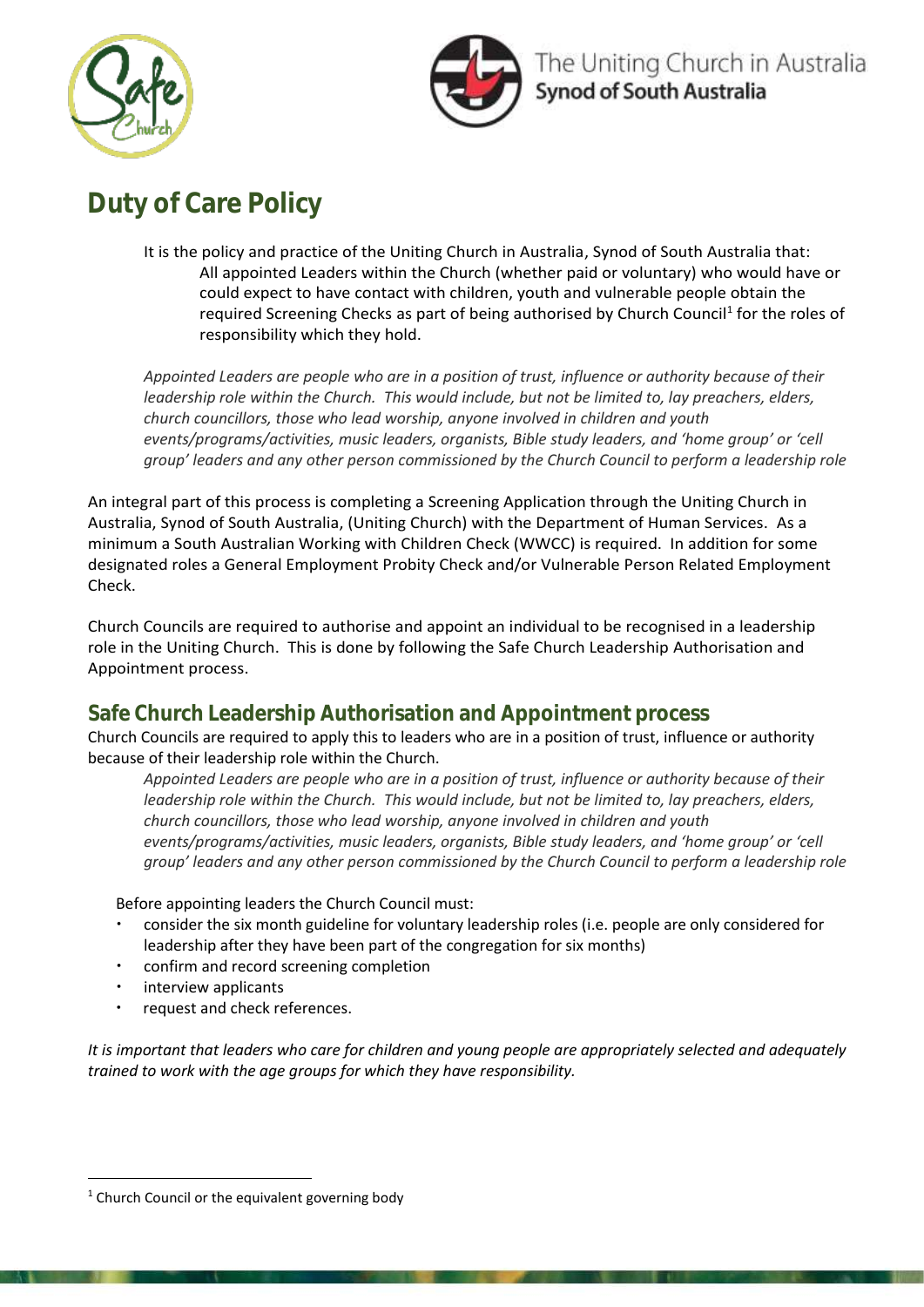#### **Screening Requirements:**

- 1. All appointed leaders will need a Working with Children Check (WWCC)i\*
- 2. In addition to the WWCC, the following voluntary roles of responsibility will need a 'General Probity Check'
	- Office holders and members of church council
	- Anyone managing financial responsibilities
	- Driving a vehicle for a church sanctioned activity
	- Working in a Uniting Church Op Shop or café
- 3. In addition to the WWCC, Volunteers who provide any of the following on behalf of their congregation will need a 'Vulnerable Person Related Employment' check.
	- Being a Designated Pastoral Visitor from a Church.
	- Lead or assist with worship services in Aged Care facilities or Hospitals
	- Working with Refugees, migrants
	- Offering social support services (e.g. counselling/ financial support/ soup kitchen/Op Shop)
- 4. All Ministry Agents as defined in the Code of Ethics and Ministry Practice and who are deemed to be 'in active service' will require:
	- Working With Children'sCheck
	- General Employment Probity Check
	- Vulnerable Person Related EmploymentCheck

Ministers who are retired and not deemed to be 'in active service', and Ministers 'on designated leave of absence' do not require a General Employment Probity or Vulnerable Person Related Employment Check.

- o Ministry Agents only need a NDIS check if employed by a Government funded disability organisation.
- o Ministry Agents only need an Aged Care Check if employed by a *Commonwealth Funded* Aged Care facility. (Commonwealth Aged Care Act 1997 and Aged Care Accountability Principles 2014)
- 5. Employees within Uniting Church Presbyteries and Congregations require:
	- Working With Children Check
	- General Probity Check.

-

- A Vulnerable Person Related Employment Check will be required, if any responsibilities include a role as listed above (#3)
- 6. Employees of the Uniting Church in Australia, Synod of South Australia, require upon employment a General Probity Check completed through UCSA. This is then to be renewed as required.
	- If the employee's role is deemed to fulfil the definition of Child Related Work<sup>\*</sup>, then a Working with Children Check will be required.
	- If the employee's role is deemed not to fulfil the definition of Child Related Work but the staff member is an Appointed Leader within a congregation, the WWCC is then submitted as a volunteer.
	- If the employee's role includes any responsibilities as listed in 3 above, then a Vulnerable Person Related Employment Check will be required.
	- If the employee's role does not includes any responsibilities as listed in 3 above but the staff member is an Appointed Leader within a congregation, the Vulnerable Person Related check is then submitted as a volunteer.